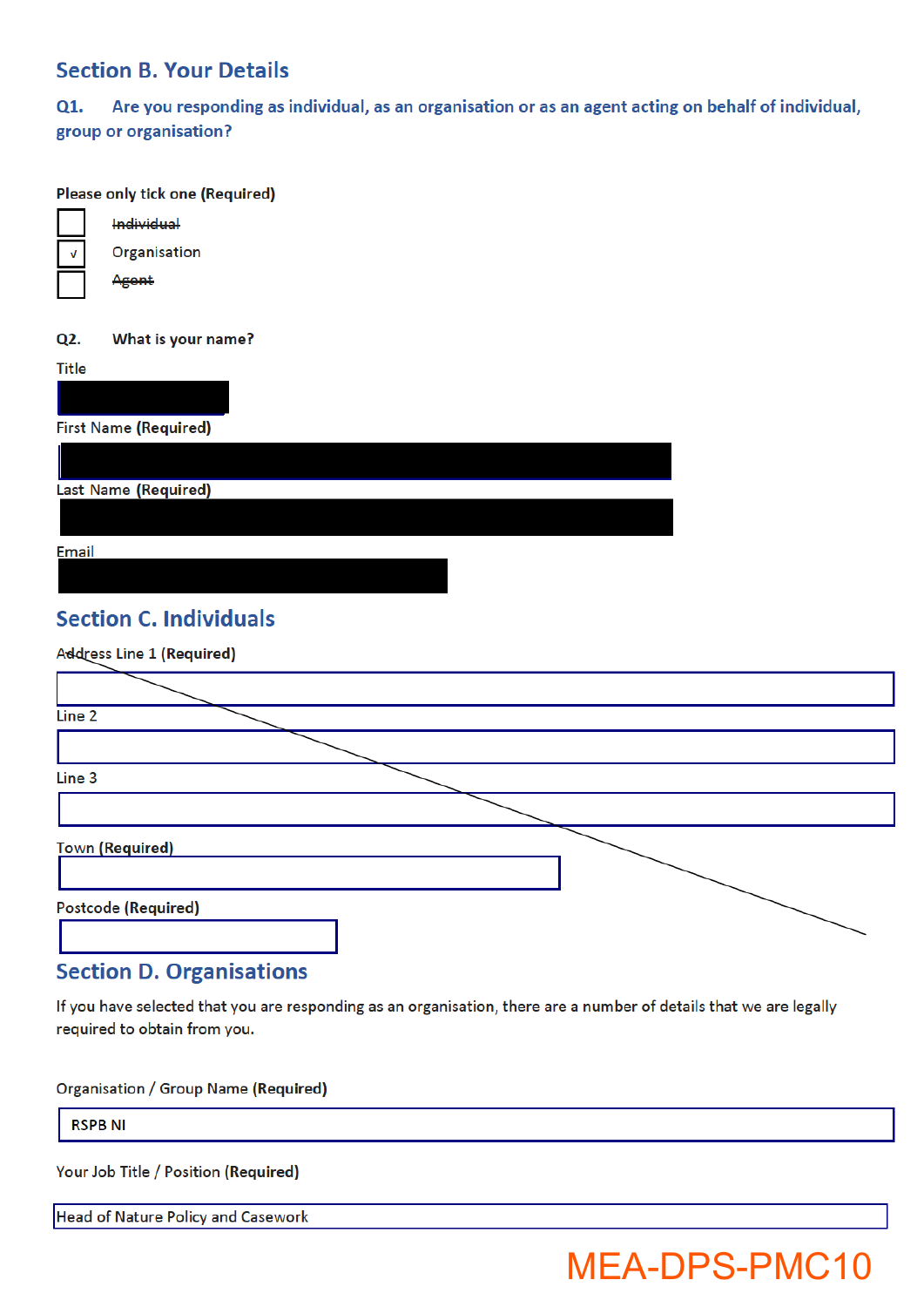Organisation / Group Address (if different from above)

| Address Line 1 (Required)          |  |
|------------------------------------|--|
| RSPB NI, NIHQ                      |  |
| Line 2                             |  |
| Belvoir Park Forest, Belvoir Drive |  |
| Line 3                             |  |
|                                    |  |
| Town (Required)                    |  |
| <b>BELFAST</b>                     |  |
| Postcode (Required)                |  |
| BT87QT                             |  |

# **Section E. Agents**

If you have selected that you are responding on behalf of another individual, organisation or group there are a number of details that we are legally required to obtain from you.

Please provide details of the individual, organisation or group that you are representing. (Required)

| <b>Client Contact Details</b>                                                                       |
|-----------------------------------------------------------------------------------------------------|
| Title                                                                                               |
|                                                                                                     |
| First Name (Required)                                                                               |
|                                                                                                     |
|                                                                                                     |
| Last Name (Required)                                                                                |
|                                                                                                     |
| Address Line 1 (Required)                                                                           |
|                                                                                                     |
| Line 2                                                                                              |
| Line 3                                                                                              |
|                                                                                                     |
| Town (Required)                                                                                     |
|                                                                                                     |
| Postcode (Required)                                                                                 |
|                                                                                                     |
| Would you like us to contact you, your client or both in relation to this response or future<br>Q2. |
| consultations on the LDP?                                                                           |
|                                                                                                     |
|                                                                                                     |
| Please only select one.                                                                             |
| Client<br>Agent<br><b>Both</b>                                                                      |
|                                                                                                     |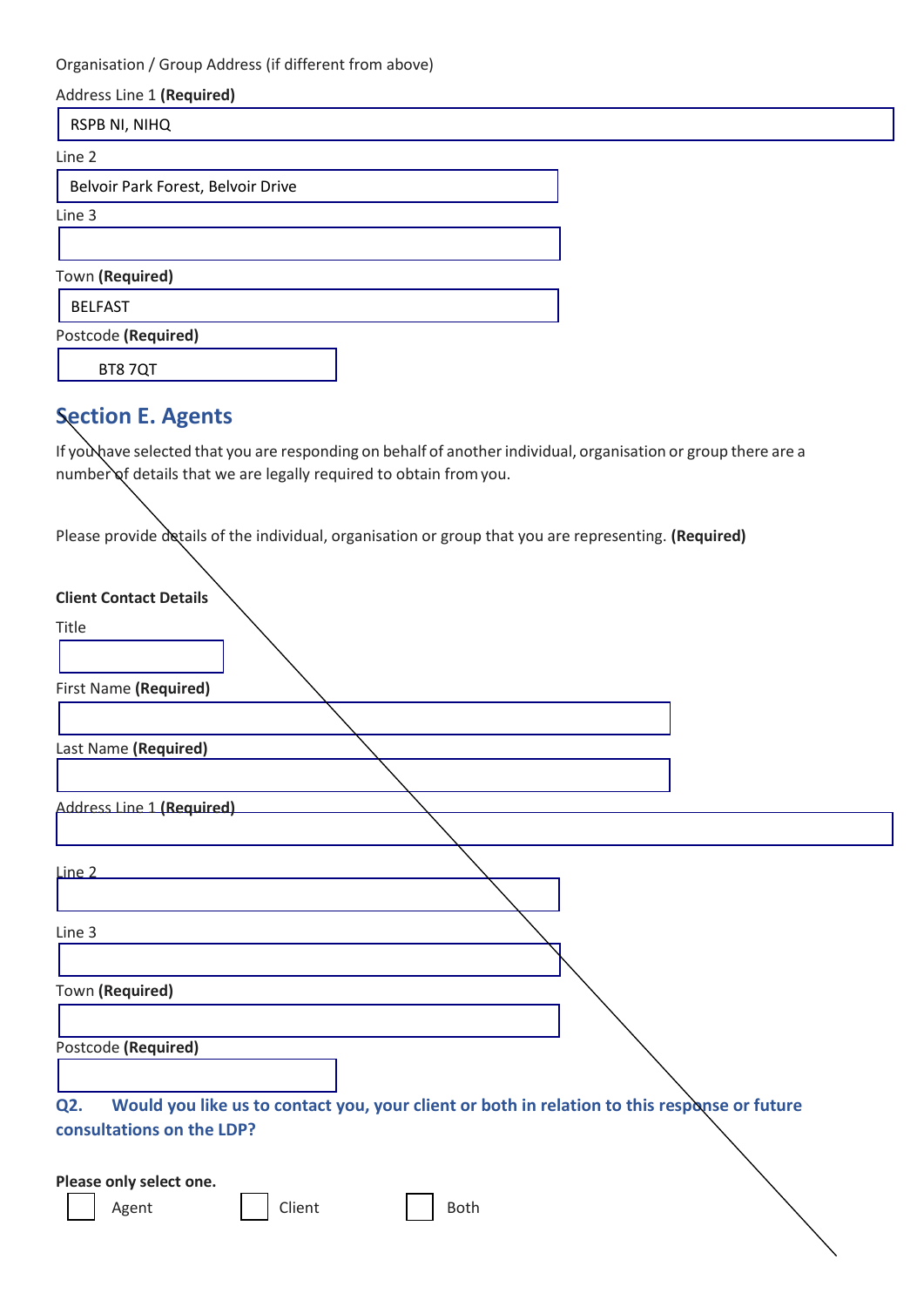## **Section F. Soundness**

In this section we will be asking you to specify which proposed modification you consider to be unsound. **This consultation is not an opportunity to add to previous representations or to make new comments on parts of the original draft Plan Strategy not subject to change.**

Note: **Complete this section in relation to one proposed modification only.** If you wish to inform us that more than one modification is unsound each additional response should be listed on a separate sheet.

If you consider that the proposed modification is unsound and does not meet one or more of the tests of soundness **below, you must indicate which test(s) you consider it does not meet, having regard to Development Plan Practice Note 6 available at:**

https://www.pacni.gov.uk/sites/pacni/files/media-files/LDPexam%20-%20May%202017.pdf

**Please note if you do not identify a test(s) your comments may not be considered by the Independent Examiner.**

## **Which proposed modification are you commenting on?**

**Please see over.**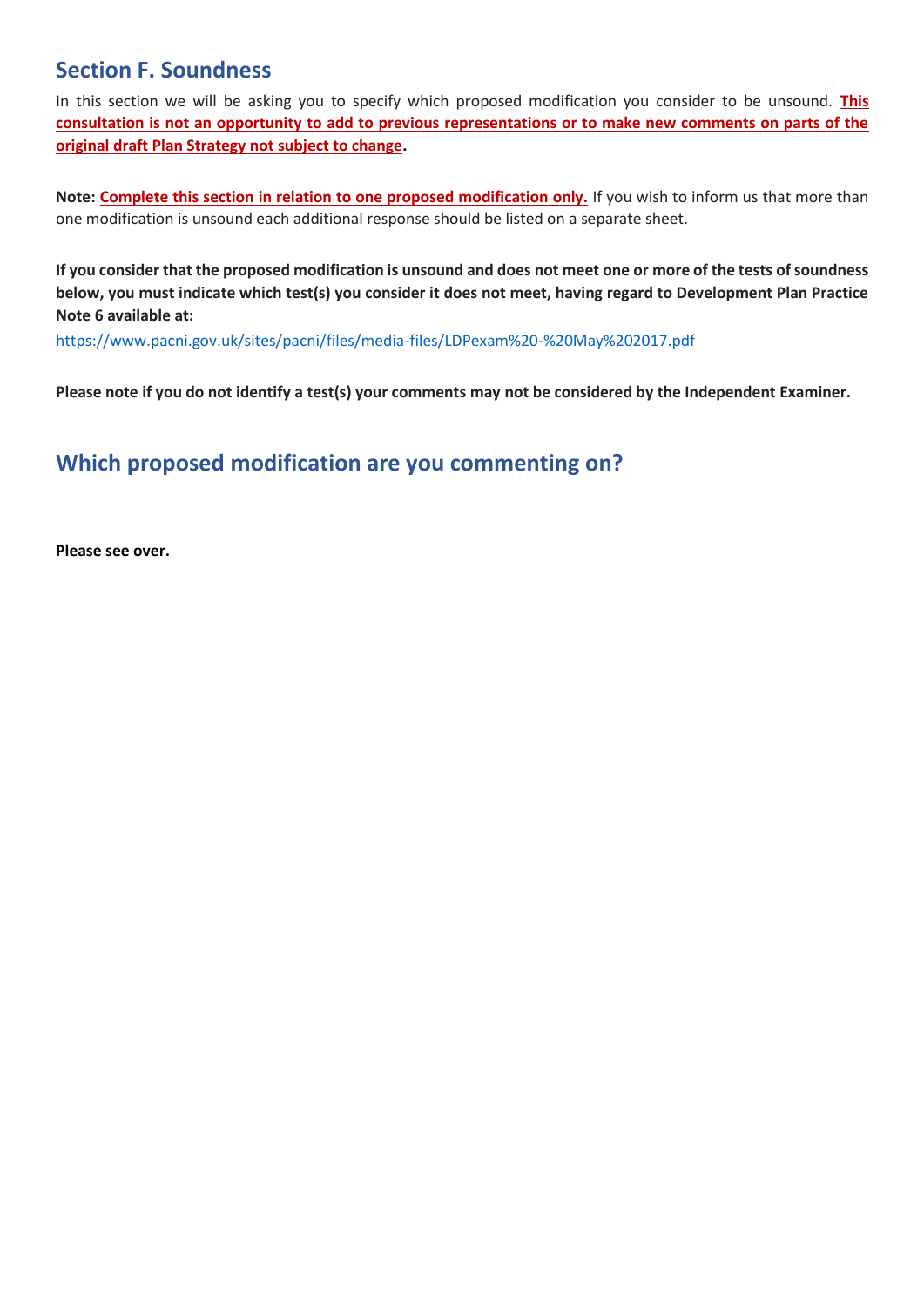

# **Mid and East Antrim Borough Council – Local Development Plan Draft Plan Strategy – Proposed Modifications Consultation**

*A response from RSPB Northern Ireland, 05 March 2021*

#### **Introduction**

The RSPB is UK's lead organisation in the BirdLife International network of conservation bodies. The RSPB is Europe's largest voluntary nature conservation organisation with a membership over 1 million, supported by over 11,000 of which live in Northern Ireland. Staff in Northern Ireland work on a wide range of issues, from education and public awareness to agriculture and land use planning.

We believe that sustainability should be at the heart of decision-making. The RSPB's policy and advocacy work covers a wide range of issues including planning and regional policy, climate change, energy, marine issues, water, trade and agriculture. As well as commenting on national planning policy issues. The RSPB's professional conservation and planning specialists engage with over 1,000 cases each year throughout the UK, including development plans and individual planning applications and proposals. We thus have considerable planning experience. The RSPB also makes over 100 planning applications a year on its own reserves and estate.

The RSPB firmly believes that planning, especially plan-making should seek to integrate the three pillars of sustainable development rather than balancing, as this could potentially result in environmental trade-offs.

No plan, programme or project should result in a significant direct impact upon important birds or bird habitats. The full suite of Environmental Assessments (SEA, EIA, HRA) should be used as tools to minimise environmental impacts. The Government and planning authorities should ensure that full protection is afforded to both designated and non-designated sites important for wildlife and biodiversity.

RSPB NI welcomes the opportunity to comment on the Mid and East Antrim Borough Council (MEABC) Local Development Plan (LDP) draft Plan Strategy (dPS) – Proposed Modifications.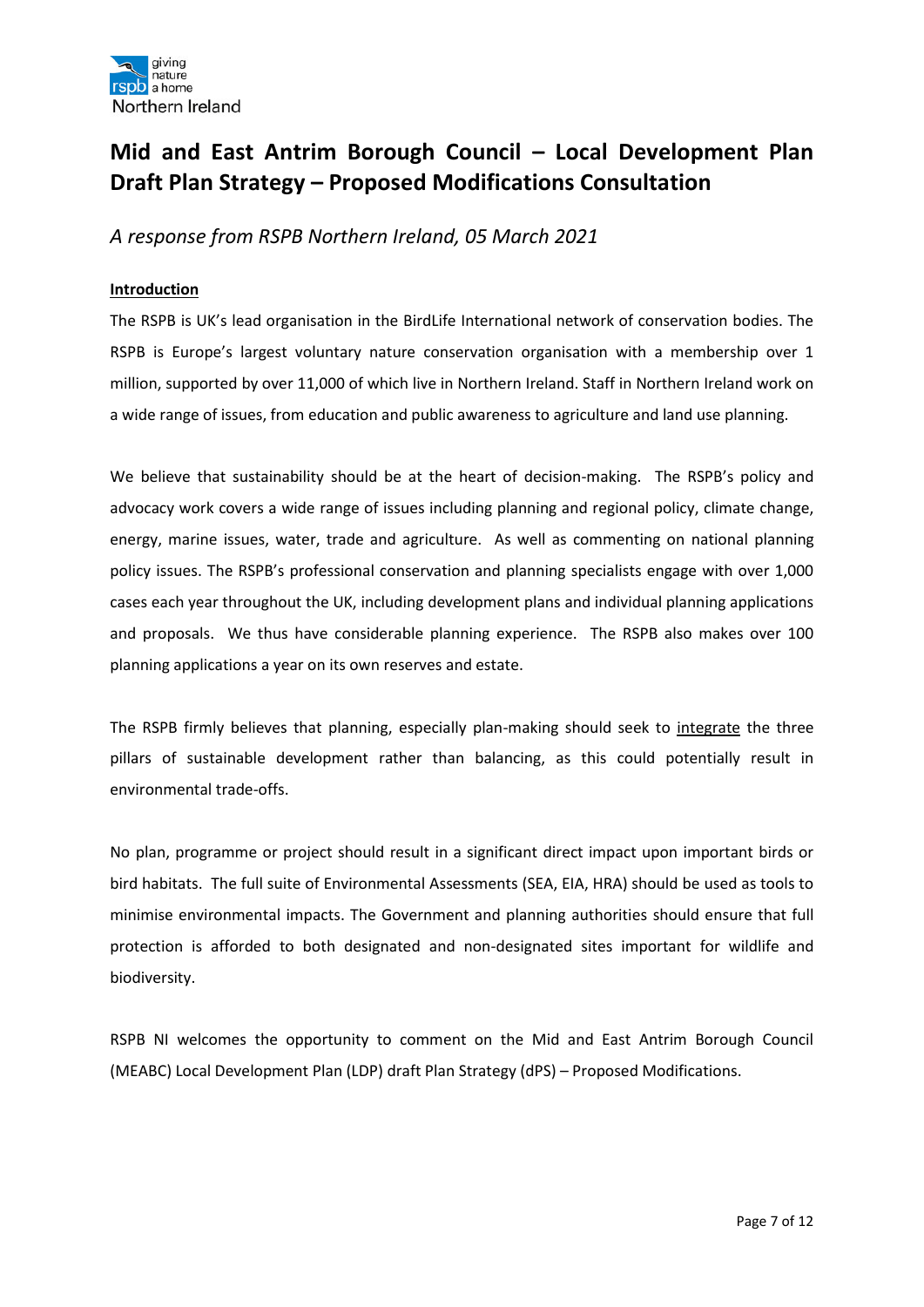

#### **Response 1**

**5.0 Spatial Growth Strategy and Countryside Strategy CS3 Areas of Constraint on High Structures Proposed Modification Reference Number – PM-031 Page 19**

#### **General Comment**

It is assumed that there is a typo in the section highlighted in yellow below, and that the text should read **'objective impact assessment'** and not 'objective assessment' are currently stated, to be consistent with the text of the 'Summary of Issue/Justification' text.

#### **Modification**

Amend text to read 'objective **impact** assessment', so as to provide full clarity on type of assessment required. (Additional text **bold and underlined).**

| PM-031 | MEA-DPS-006 | CS3 J&A<br>para 5.9.20 | required to be accompanied by an<br>objective impact assessment. | Add new wording after para 5.9.20   High structures and obtrusive types of development can be difficult to<br>of the J&A, to indicate it is integrate into the landscape, particularly in landscapes that are visually<br>anticipated that most development   highly sensitive. ACHSOD are, visually, some of the most sensitive areas<br>proposals within an ACHS will be within the Borough. Therefore, it is likely that most proposals within an<br>ACHSOD will be required to be accompanied by an objective assessment<br>that will aid Council's analysis of any potential visual impact, with the level of<br>detail being commensurate with the nature and scale of the proposal.<br>Landscape and Visual Impact Assessments (LVIA) are one example of such<br>an assessment. |
|--------|-------------|------------------------|------------------------------------------------------------------|----------------------------------------------------------------------------------------------------------------------------------------------------------------------------------------------------------------------------------------------------------------------------------------------------------------------------------------------------------------------------------------------------------------------------------------------------------------------------------------------------------------------------------------------------------------------------------------------------------------------------------------------------------------------------------------------------------------------------------------------------------------------------------------|

Extract from dPS Schedule of Proposed Modifications January 2021

#### **Response 2**

**7.0 Sustainable Economic Growth**

**7.4 Minerals Development**

**Policy MIN 4 Areas of Constraint on Mineral Development** 

**Proposed Modification Reference Number – PM-089**

**Page 50**

#### **Unsound** ☒

**⊠** C4 Has the plan had regard to other relevant plans, policies and strategies relating to the council's district or to any adjoining council's district?

#### **Details and Modification**

The J&A wording of the proposed amendment could inadvertently render the scope of assessment of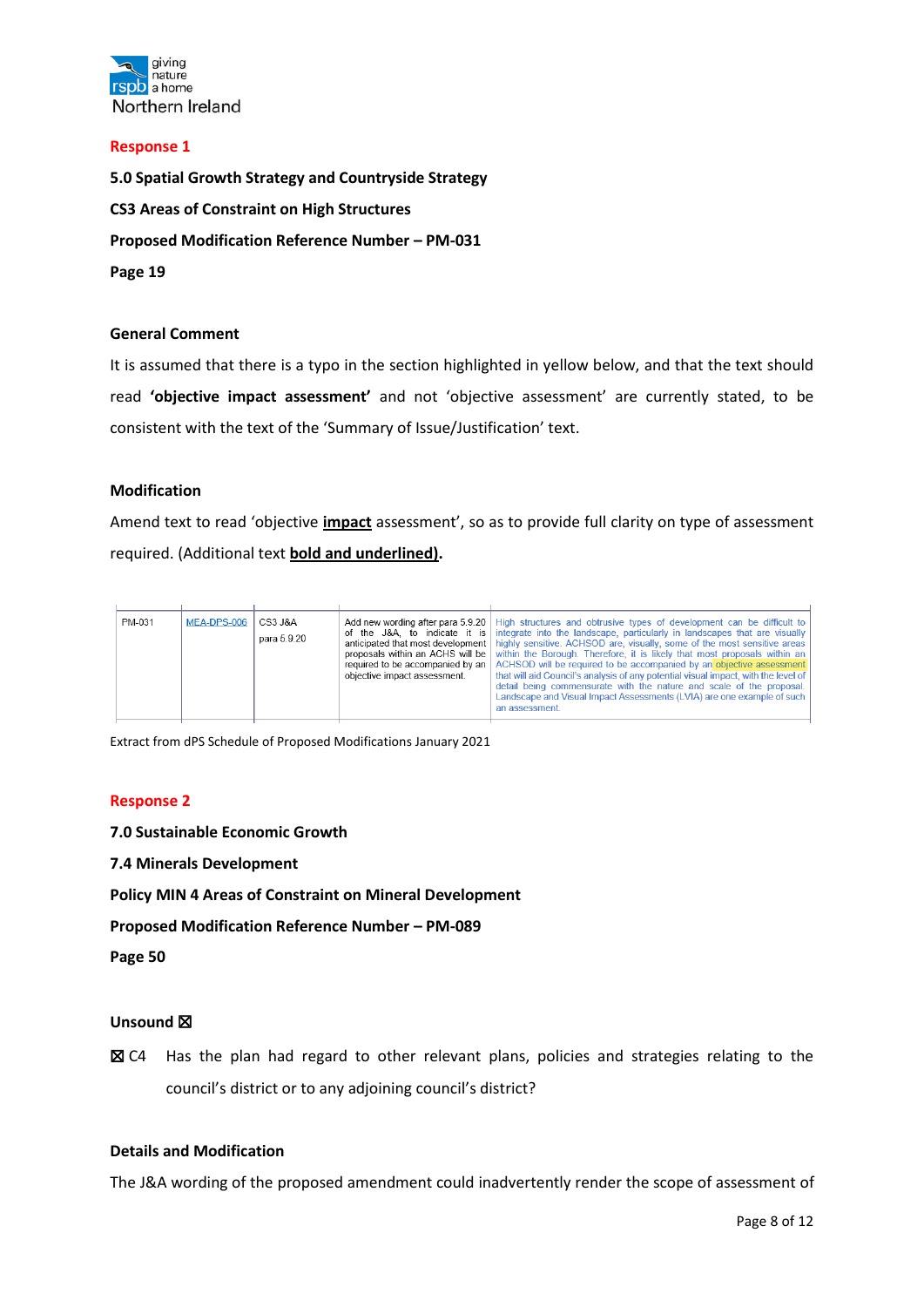

proposals under Policy MIN 4 to just Criteria a-f in Policy MIN1, and Policy MIN8. This means that the wider policy assessment requirement statement within Policy MIN1 of 'all proposals must meet the General Policy and accord with other provisions of the LDP' has now been effectively omitted (as the text in draft Plan Strategy (as originally published) made reference to Policy MIN1 in its entirety).

Therefore, for consistency with the wording of other J&A paragraphs elsewhere within the draft Plan Strategy (e.g. paragraph 9.3.18), and to ensure robust and competent assessment under this Policy, the proposed amendment should include the additional policy qualification of **'All proposals must meet the General Policy and accord with other provisions of the LDP'.** (Additional text **bold and underlined).**

| <b>Policy MIN4 Areas of Constraint on Mineral Development</b>        |                                                        |                                    |                                                                                                                                                                                                                                                                       |                                                                                                                                                                                                                                                                                                                                                                                                                                                                                                                                                             |
|----------------------------------------------------------------------|--------------------------------------------------------|------------------------------------|-----------------------------------------------------------------------------------------------------------------------------------------------------------------------------------------------------------------------------------------------------------------------|-------------------------------------------------------------------------------------------------------------------------------------------------------------------------------------------------------------------------------------------------------------------------------------------------------------------------------------------------------------------------------------------------------------------------------------------------------------------------------------------------------------------------------------------------------------|
| Proposed<br><b>Modification</b><br><b>Reference</b><br><b>Number</b> | dPS<br><b>Respondent</b><br>Reference<br><b>Number</b> | Policy or<br><b>Section</b>        | <b>Summary of Issue/Justification</b>                                                                                                                                                                                                                                 | <b>Proposed Change</b>                                                                                                                                                                                                                                                                                                                                                                                                                                                                                                                                      |
| PM-089                                                               | N/A                                                    | <b>MIN4 J&amp;A</b><br>para 7.4.28 | Remove reference to a 'cautious'<br>approach' in line with Policy MIN2<br>proposed amendment and amend<br>clarify that proposals<br>to<br>text<br>permitted under the exceptions in<br>Policy MIN4 also have to comply<br>with a-f of Policy MIN1 and Policy<br>MIN8. | In line with Policies MIN2 and MIN3, there will not be a presumption against the<br>exploitation of valuable minerals within ACMD. However, Council will apply a<br>cautious approach in assessing such proposals and permission, where it is<br>necessary, will be dependent upon full compliance with the protection of interests<br>a-f in Policy MIN1 and Policy MIN8. Where a potential site for valuable mineral or<br>hydrocarbon exploitation falls within a Special Countryside Area and an ACMD.<br>the special Countryside Area takes precedence |

Extract from dPS Schedule of Proposed Modifications January 2021

#### **Response 3**

**7.0 Sustainable Economic Growth 7.4 Minerals Development Policy MIN 7 Peat Extraction Proposed Modification Reference Number – PM-093 Page 50**

#### **General Comment**

While RSPB NI welcomes the proposed modification as set out at PM-093, it does however reflect only part of the RSPB NI proposed modification to Policy MIN 7, as contained within our submission to the draft Plan Strategy (December 2019). Our reasoning and justification for the full modification (incluidng tests of soundness) as set out in our previous submission to the draft Plan Strategy (pages 28-31) still remains valid.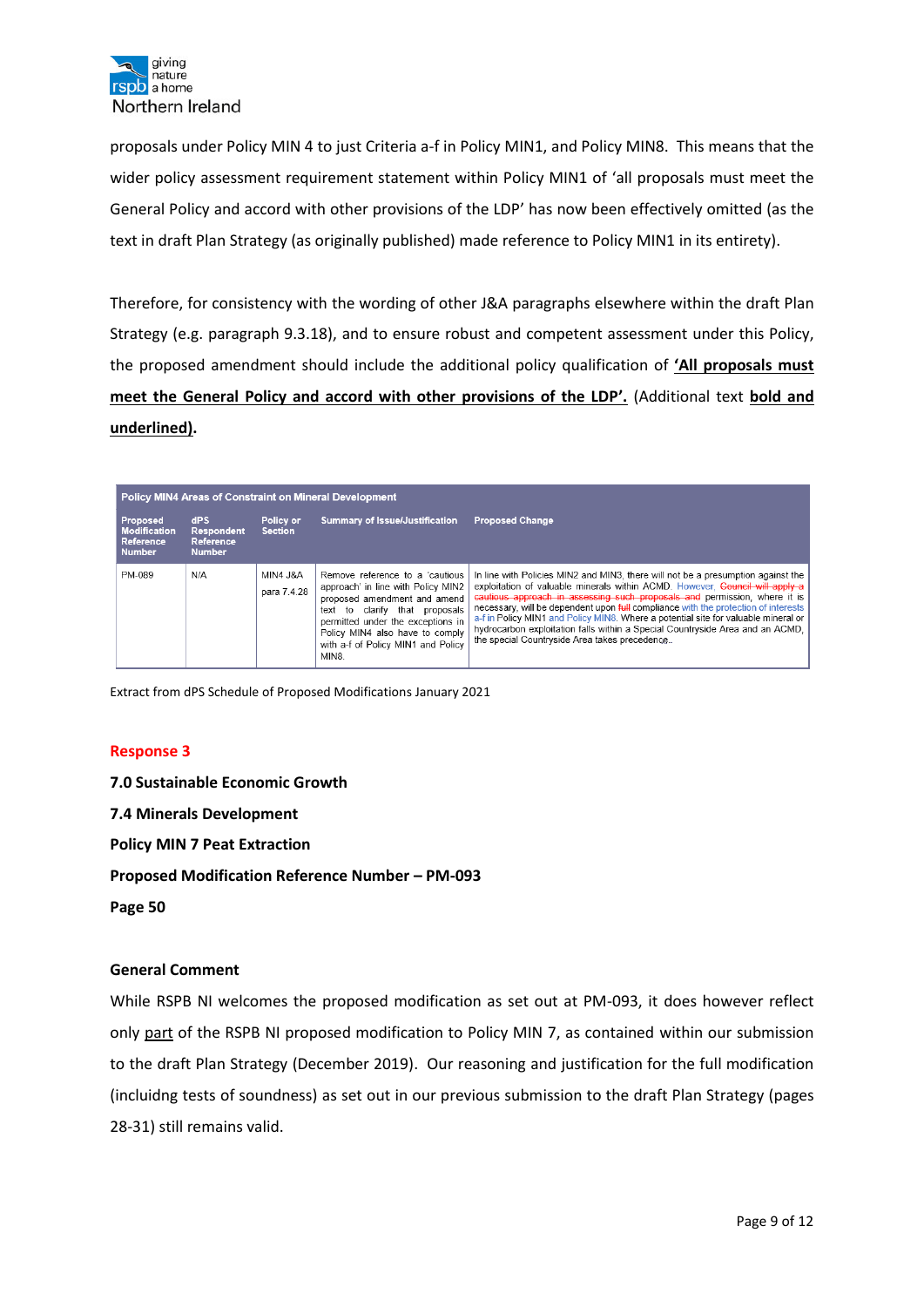

#### **Response 4**

**9.0 Transportation, Infrastructure and Connectivity 9.3 Renewable Energy Policy RE1 Renewable Energy Development Proposed Modification Reference Number – PM-130 Page 69**

#### **Unsound** ☒

■ C4 Has the plan had regard to other relevant plans, policies and strategies relating to the council's district or to any adjoining council's district?

#### **Details and Modification**

To ensure consistency with J&A Paragraph 9.3.18 of the draft Plan Strategy regarding proposals to extend the life of, repower or re-equip renewable energy developments, a final qualifying sentence at the end of the proposed modification on 'co-location' should be added as follows **'and will be subject to meeting this policy and any other relevant considerations'.** (Additional text **bold and underlined).**

| PM-130 | MEA-DPS-041<br>MEA-DPS-050 | RE1 J&A<br>para 9.3.18 | Insert additional paragraph<br>to<br>reference 'co-location'. | Other forms of energy generation and energy storage are now being considered<br>on or adjacent to wind farms. The impacts of this additional infrastructure should<br>be assessed, and considered in the design process, as should the benefits of co-<br>locating these with the wind farm. In most cases, the impacts of co-located energy<br>generation and storage systems are likely to be limited compared to the overall<br>landscape and visual impacts caused by the wind farm. However, in all cases<br>additional infrastructure should be designed and located to minimise impacts.<br>especially if they include significant structures or are likely to add to the 'clutter' of<br>the landscape. |
|--------|----------------------------|------------------------|---------------------------------------------------------------|-----------------------------------------------------------------------------------------------------------------------------------------------------------------------------------------------------------------------------------------------------------------------------------------------------------------------------------------------------------------------------------------------------------------------------------------------------------------------------------------------------------------------------------------------------------------------------------------------------------------------------------------------------------------------------------------------------------------|
|--------|----------------------------|------------------------|---------------------------------------------------------------|-----------------------------------------------------------------------------------------------------------------------------------------------------------------------------------------------------------------------------------------------------------------------------------------------------------------------------------------------------------------------------------------------------------------------------------------------------------------------------------------------------------------------------------------------------------------------------------------------------------------------------------------------------------------------------------------------------------------|

Extract from dPS Schedule of Proposed Modifications January 2021

#### **Response 5**

**Technical Supplement 1 – Monitoring and Review**

**Monitor and Review**

**Proposed Modification Reference Number – PM-160**

**Page 89**

#### **Unsound** ☒

- ☒ C4 Has the plan had regard to other relevant plans, policies and strategies relating to the council's district or to any adjoining council's district?
- ☒CE3 Are there clear mechanisms for implementation and monitoring?